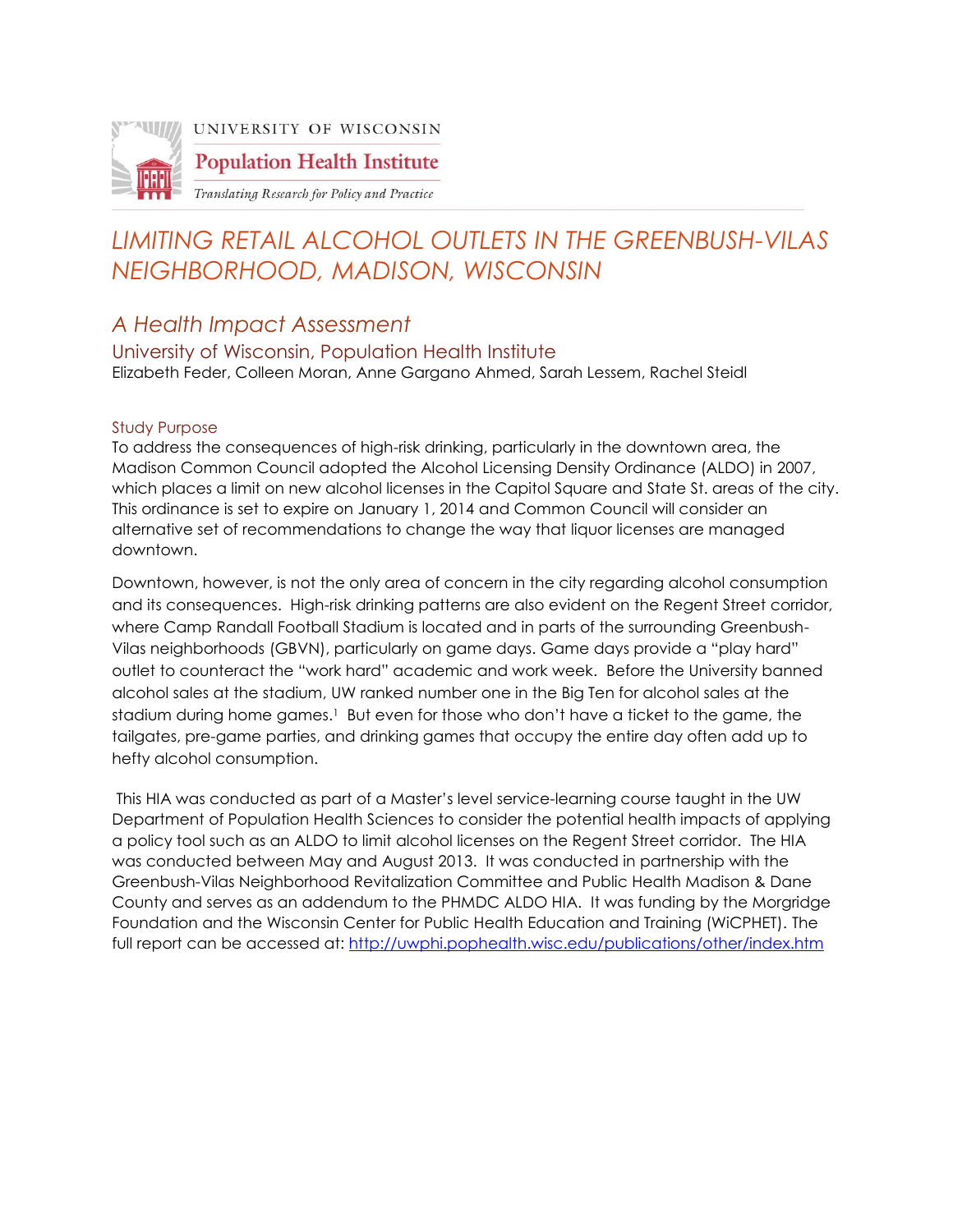## Scope and Method

There are twenty-seven Class A and Class B alcohol outlets in the Greenbush-Vilas Neighborhoods (GBVN). This creates an alcohol outlet density of 176 people per outlet. In comparison, the City of Madison has a density of 403 people per outlet. There are also additional sites with conditional use approvals for "game day beer gardens". In 2012 there 15 such sites. Although not each site holds events every week, and three of them do not permit alcohol, the combined capacity of these sites is nearly 10,000 people. Private parties and tailgating – the exact amount of which is unknown and over which the ALRC has no direct control -- brings the party atmosphere out into the street and expands capacity even further.

Excessive drinking affects various health determinants, factors that contribute – directly or indirectly -- to a person's current state of health. These may be biological, socioeconomic,

psychosocial, behavioral or social. The health determinants selected for analysis in this HIA are:

- Neighborhood Conditions and Residential **Stability**
- Drunk Driving
- Alcohol-related Violent Crime
- Alcohol-related Injuries and Death
- Risky Sexual Behavior
- Alcohol-related chronic diseases
- Academic & Work Performance

The team identified undergraduate students as a vulnerable population in the neighborhood that is

#### **What is a HIA?**

 Health Impact Assessment (HIA) is a means of assessing the health impacts of policies, plans and projects in diverse economic sectors using quantitative, qualitative and participatory techniques. It also considers differential impacts within populations.

 HIA helps decision-makers make choices about alternatives and improvements to prevent disease/injury and to actively promote health.

*Source: World Health Organization*

disproportionately impacted by excessive drinking. Students often do not see or experience alcohol use as a potential problem, often reporting that excessive drinking is part of the culture of Wisconsin and of the college experience. Nonetheless, research clearly indicates their special vulnerability. Studies suggest that alcohol availability, particularly low-cost alcohol, is particularly likely to affect those with a predisposition to heavy drinking, which includes underage drinkers.<sup>2</sup> Moreover, the beginning of the school year, which coincides with the football season, is a particularly vulnerable time for students, and for new students especially.

The overall research questions were:

- 1) What health effects would there be (if any) if the city limited the number of alcoholselling establishments in the Greenbush-Vilas neighborhoods?
- 2) What are the estimated magnitude and / or severity of these impacts?
- 3) Would the health impacts of such a policy change disproportionately affect some populations?

It is important to note that a policy to limit alcohol licenses would not immediately reduce the number of licensed establishments. Placing a moratorium on any new licenses would maintain the status quo, any reduction would only come over time with attrition. Depending upon rules involving resale of businesses possessing alcohol licenses, such a policy might not reduce alcohol density at all. The question is really, "what are the health effects of not allowing more density in the area."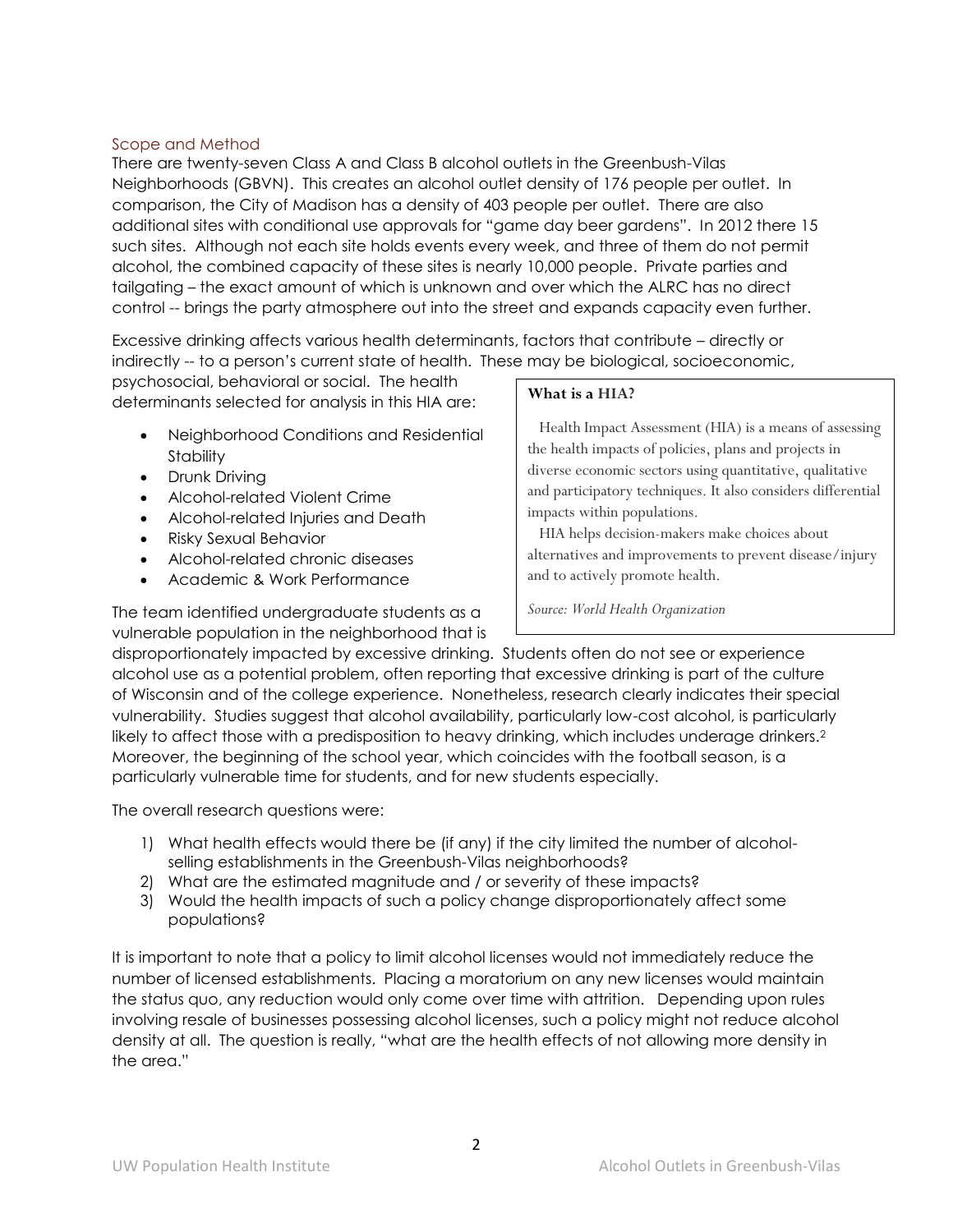The team used multiple research methods to address these questions. Methods included:

- a rapid literature review
- analysis of neighborhood crime data (both calls-for-service and offense data)
- a survey of neighborhood residents
- analysis of publically available data

## Key Findings

## **LITERATURE REVIEW:**

Heavy alcohol consumption is a known and significant contributor to the burden of disease. Many studies hypothesize that the easy availability of alcohol increases heavy alcohol consumption. Yet, there are only a few studies that *directly* assess the effects of controlling alcohol outlet density.3,4 Studies on alcohol density are mostly cross-sectional, comparing communities with different outlet density levels. These local level studies show mixed results of effectiveness. The impacts of alcohol outlet density seem quite context specific. Findings have been most positive in situations with very low alcohol availability, and more mixed in areas with high alcohol availability.

## **The exception is the literature on college students which consistently shows a significant link between outlet densities around colleges and rates of binge-drinking and drinking related problems**. 5-7

- Total alcohol density in college communities are associated with increased crime and with numerous secondhand effects of heavy alcohol use such as noise and disturbances, 8 vandalism, drunkenness, vomiting and urination.<sup>6</sup>
- College students and ticket holders also report higher drinking on game days<sup>9</sup> with crimes such as assaults, vandalism, and arrests for disorderly conduct and alcoholrelated offenses increased sharply on college campuses studied during division I-A football games.<sup>10</sup>

In summary, the CDC appointed, independent Taskforce on Community Preventive Services **"found sufficient evidence of a positive association between outlet density and excessive alcohol consumption and related harms to recommend limiting alcohol outlet density through the use of regulatory authority (e.g., licensing and zoning) as a means of reducing or controlling excessive alcohol consumption and related harms."**<sup>11</sup>

**NEIGHBORHOOD SURVEYS**: Members of the neighborhood were surveyed, either by face-to-face interview or on-line survey, about their opinions regarding alcohol use and any related problems it created in the neighborhood. Ninety-one responses were recorded.

## *Identifying a problem:*

- Home owners viewed excessive drinking as a problem in the community far more frequently (75%) than renters (50%).
- Older respondents more often saw excessive drinking as a problem. The majority of those under 35 (61%) said drinking was not a problem, while the majority of those over 35 (75%) did think that excessive drinking was a problem.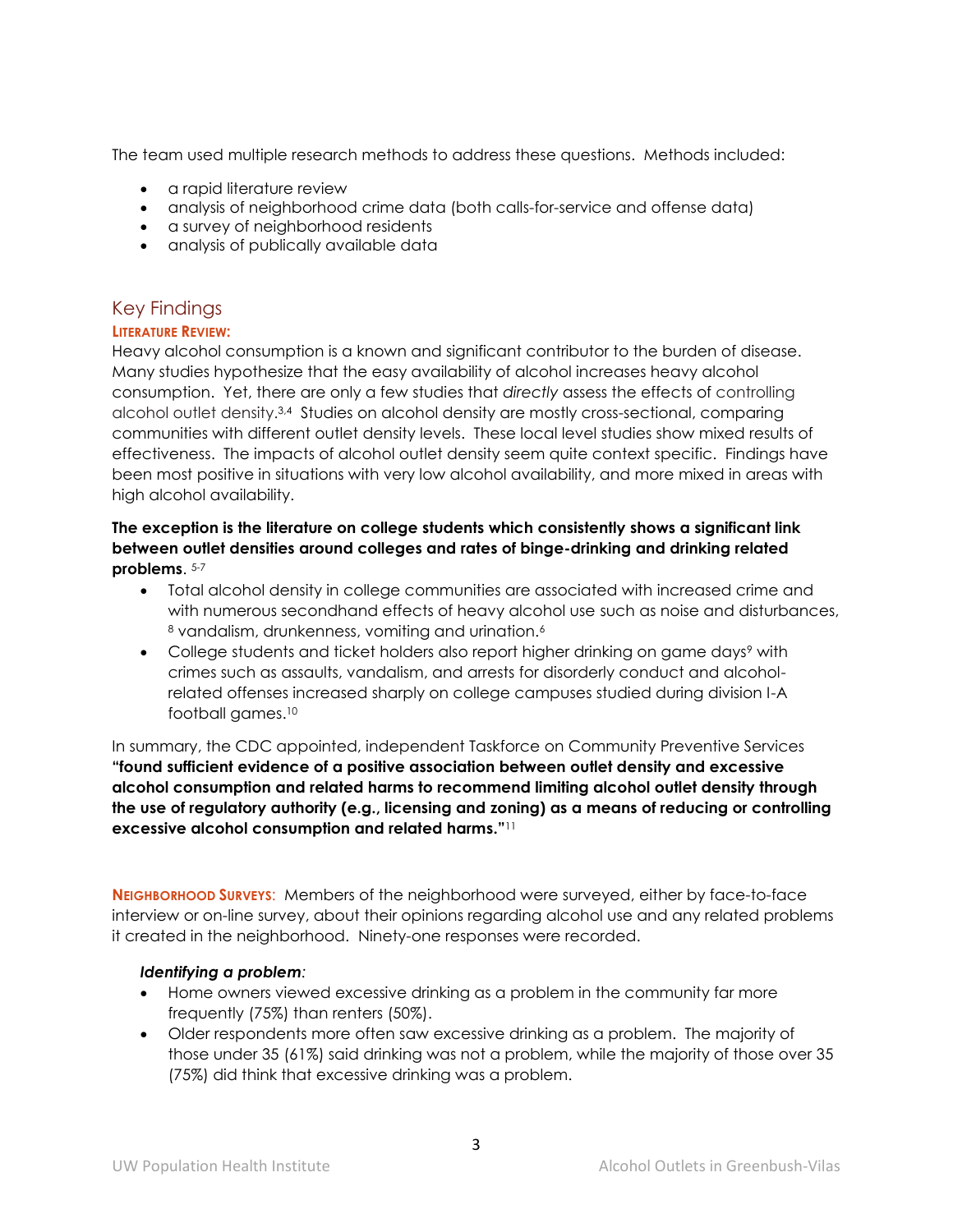- Respondents agreed that drinking was heaviest and problems spiked considerably on football Saturdays. Many, however, thought that excessive drinking was also more generalized to weekends or sporting events during the school year and to certain holidays such as Labor Day, and Graduation weekends.
- Many felt that problems associated with excessive drinking weren't pervasive throughout the neighborhood, but rather occurred primarily in certain rental home areas and identified the problem with undergraduates.

### *Resident concerns about heavy drinking*:

- Across all age groups "Property crime and nuisances" was the most frequently selected. Not surprisingly, more people over 35 (77%) than younger (50%) choose this answer. Similarly, more homeowners (78%) than renters (61%) choose this answer.
- Alcohol-related injuries and deaths and perceived safety were nearly tied for the second two most frequently selected health factors (29 and 31 respondents respectively).
- Respondents complained that excessive drinking impacted the general "quality of life" in the neighborhood, via traffic, concern about hitting drunk pedestrians, excessive noise, vandalism, public urination, vomiting, trash, and inebriated people wandering the neighborhood.
- A frequent response to the excessive drinking is avoidance: Many respondents said they either left the neighborhood or stayed inside their home during game days. Others said they avoided the areas where house parties are frequent.
- Generally, while alcohol-related issues presented challenges and were annoying, most respondents did not indicate that they personally experienced the problems associated with alcohol as severe.

#### *Limiting alcohol outlet density as a policy solution:*

- Few people surveyed (< 10%) thought that extending the ALDO to the Regent Street Corridor would be either a "very effective" or "effective" method of limiting excessive drinking in the community.
- However, 29% thought it might be "somewhat effective."
- The majority (62%) felt that ALDO, or similar regulation to limit alcohol outlet density, would be ineffective ("ineffective", "somewhat ineffective" or "very ineffective").

**CRIME DATA:** The City of Madison Police Department provided the HIA team with both Calls for Service (CFS) and offense data for the Greenbush and Vilas neighborhoods.

• Seasonally, incidents in all categories -- except for violent crime -- are more likely to occur in the fall. These differences are significant in all categories, except for injury.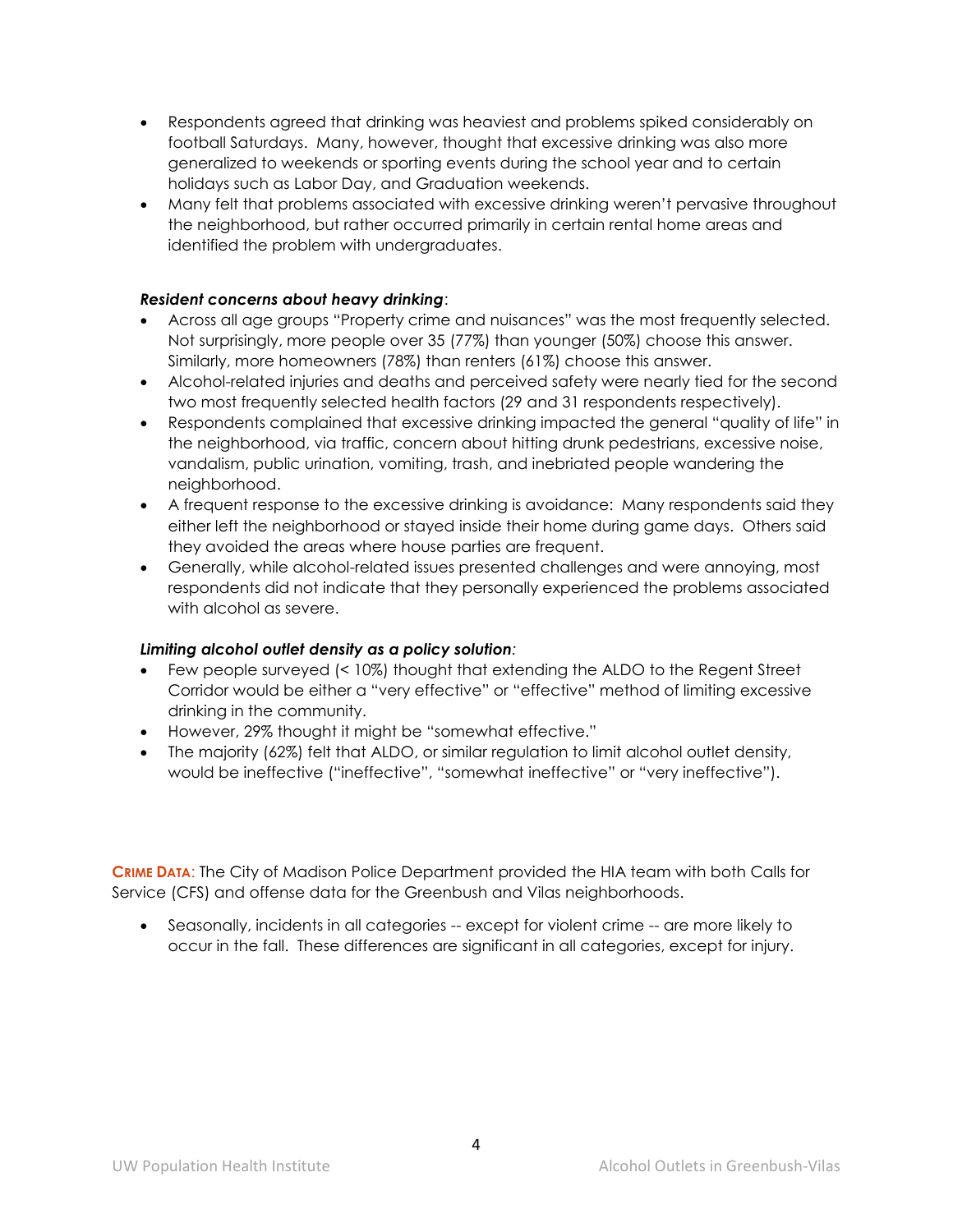Looking specifically at the highincident fall season:

> In absolute numbers, a majority of incidents in several categories highly associated with excessive drinking occur on the weekends. This includes: disorderly conduct and disturbance, conveyance to detox, violence and alcohol specific crimes.

## Key findings:

Incidents associated with excessive drinking do occur throughout the year, but are significantly clustered in the fall (and are much lower in the winter). While proportionately more incidents occur on weekends than during the week, nonfootball weekend incidents are significantly overshadowed by the volume of incidents that occur during football weekends. *Football weekends are disproportionately responsible for the crime and nuisance that occurs in the neighborhood.*

- However, separating the football weekends from regular weekends tells a different story. The seven football weekends each year alone account for a very high proportion of these neighborhood incidents:
	- o 53% of all disorderly conduct and disturbance
	- o 50% of all conveyance to detox
	- o 85% of all alcohol specific crimes



*Figure 4-d. Calls for Service during fall seasons 2009-2012*

Figure 4-d shows actual values and so, as startling as some of the findings may be, they do not reflect the full effect of weekends and football weekends especially. Figure 4-e adjusts the data to show the percentage difference (above or below) from the expected value at which incidents would occur if the types of days were evenly distributed.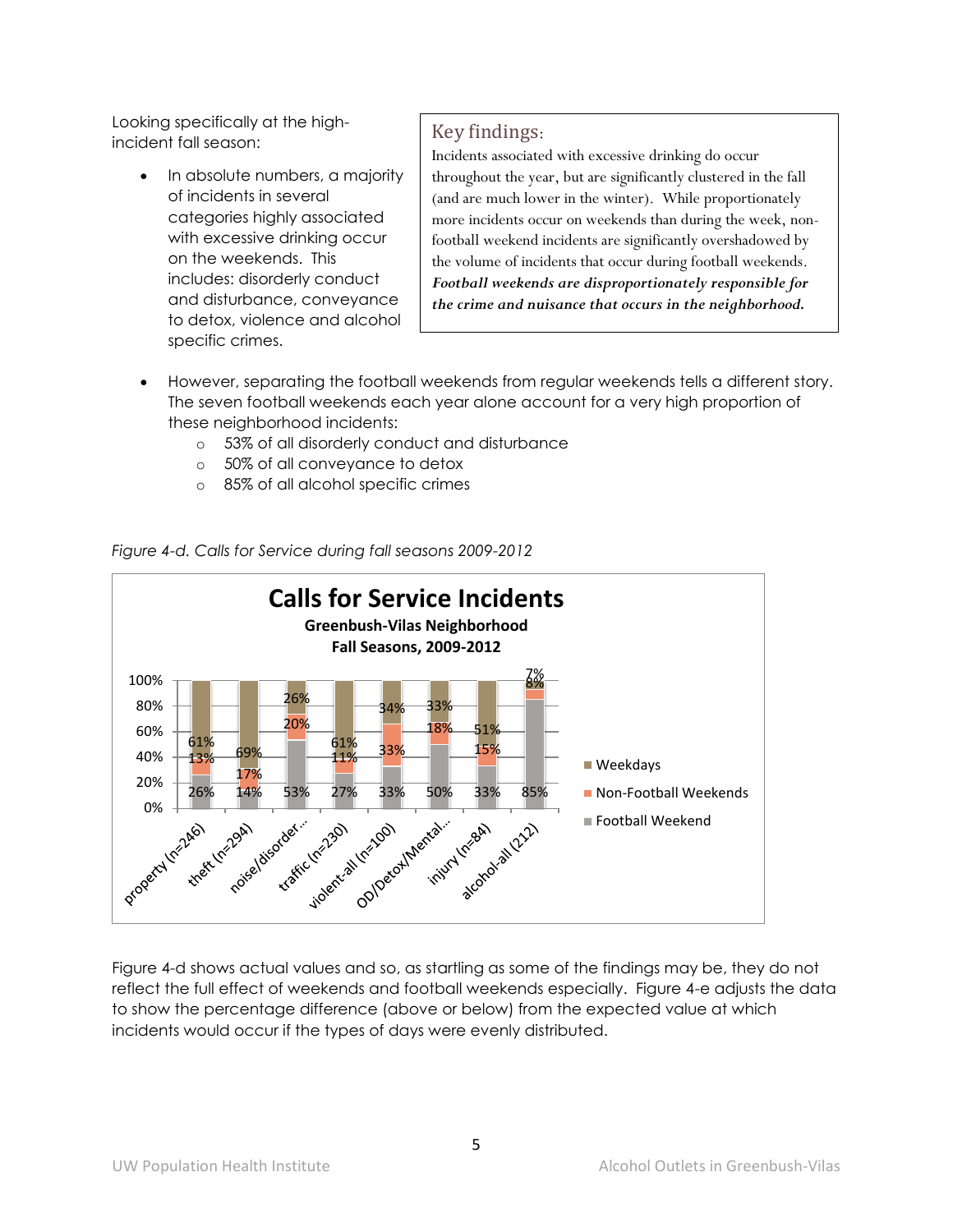

*Figure 4-e. Calls for Service Incidents: Percent Different from Expected 2009-2012*

- In all categories except for theft incidents occur on football weekends at rates far higher than would be expected. Some of these percentages are quite large:
	- o Alcohol specific incidents occur 400% more frequently than expected,
	- o Detox transports occur 194% more frequently than expected,
	- o Noise and disorder complaints occur 215% more frequently than expected.

## **Conclusions**

 $\overline{a}$ 

- Alcohol already has a significant impact on the Greenbush-Vilas neighborhood.
- Alcohol's impact is substantially greater on game weekends. The addition of temporary licenses on football weekends is associated with a significant increase in alcohol-related consequences.\*
- The literature suggests that in areas such as the Regent Street corridor, where alcohol density is already very dense, and where alcohol is easily accessible elsewhere, small changes in density are unlikely to affect overall consumption rates substantially, or have any impact on alcohol-related chronic, long-term health problems.<sup>36</sup>
- However, the literature also suggests that changes in outlet density could exacerbate existing short-term consequences by 36:

<sup>\*</sup> While it is possible to explain the preponderance of game-day incidents as a function of the sheer population increase on those days, it is the case that the many people who swell the area before and during the game (especially those without ticket) come to the area to drink. If outlet capacity were smaller, crowds too – and alcohol-related incidents -- would also presumably be smaller.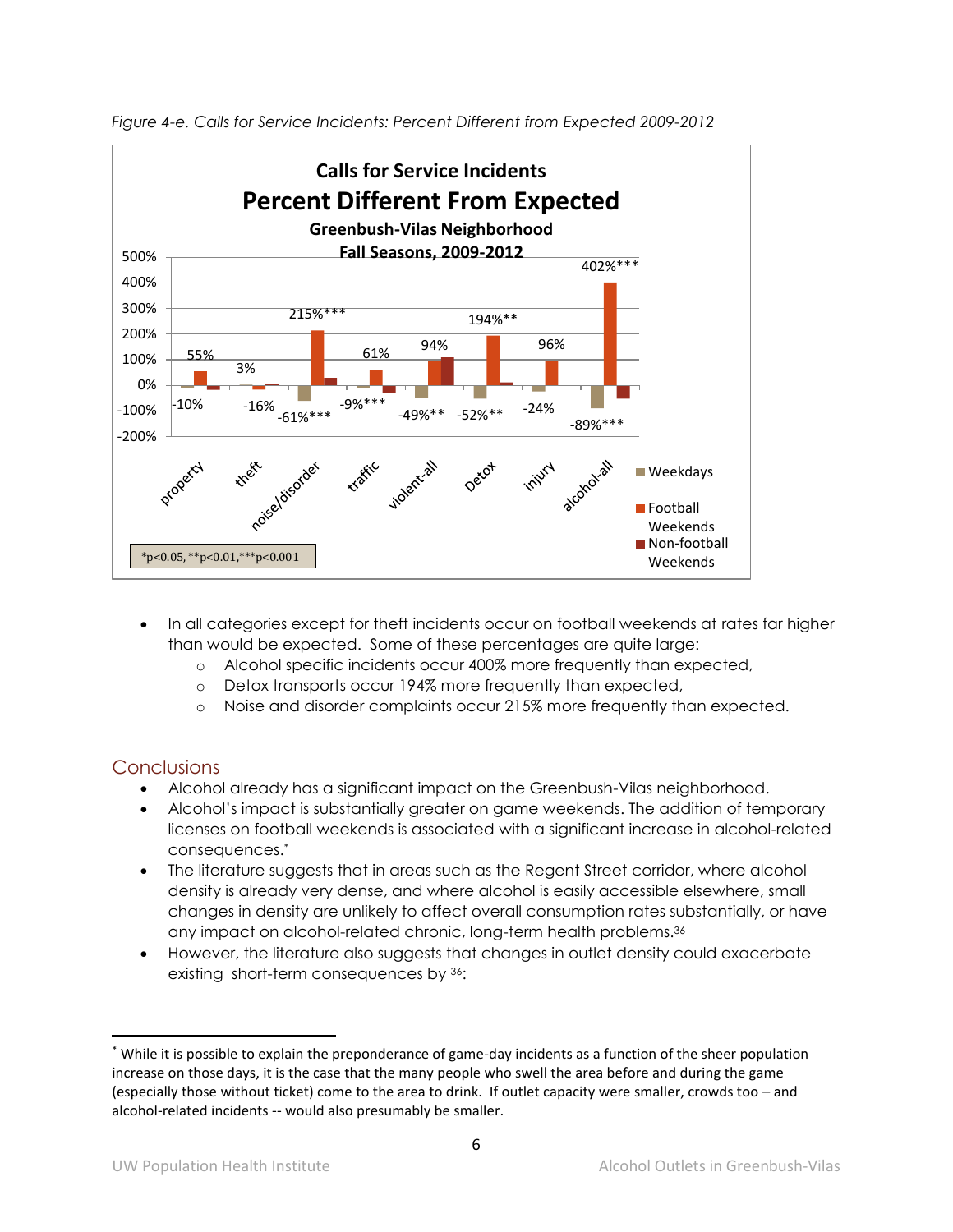- o Creating a more competitive alcohol market with lowered pricing which can significantly increase consumption, especially among students;
- o Increase binge drinking;
- o Increase alcohol-related injuries and violence;
- o Create additional secondhand effects of heavy alcohol use in the neighborhoods noise disturbances, vandalism, drunkenness, vomiting and urination.

There is currently no policy under consideration to limit alcohol outlet density in the Greenbush Vilas neighborhoods. While limiting the number of retail alcohol outlets at the current level would seem to produce no change in the current situation, it should be recognized that without such a policy additional growth could have significant alcohol-related impacts. Figure 4-f indicates positive/negative impacts on the following health indicators under the theoretical policies of limiting outlets at the current level or reducing outlet density:

|                                                    | Likelihood          | Magnitude  | Severity    | <b>Disparities</b><br>Vulnerable population<br>disproportionately impacted |
|----------------------------------------------------|---------------------|------------|-------------|----------------------------------------------------------------------------|
| Neighborhood<br>Conditions                         |                     |            |             |                                                                            |
| Perceived<br>Safety                                | Likely              |            | Low         | yes (female)                                                               |
| Social<br>Cohesion                                 | Possible            | ▲          | Low         | no                                                                         |
| <b>Property Crime</b><br>$\bullet$<br>and Nuisance | Likely              | <b>AAA</b> | Low         | yes                                                                        |
| Drunk Driving                                      | Possible            | <b>AAA</b> | High        | no                                                                         |
| Alcohol-Related<br><b>Violent Crime</b>            | Likely              |            | High        | yes                                                                        |
| Alcohol-Related<br>Injuries and Death              | Likely              | ▲          | High        | yes                                                                        |
| Risky Sexual Behavior                              | Likely              | <b>AAA</b> | Medium-High | yes                                                                        |
| Alcohol-Related<br>Chronic Disease                 | Possible            |            | High        | no                                                                         |
| Performance<br>Academic<br>Work                    | Likely<br>Uncertain |            | Low<br>Low  | yes                                                                        |

Figure 4-f. Impact Assessment Matrix

**Rating Scale**:

**Likelihood** (Adapted from Habitat Health Impact Consulting)

**Likely**: Evidence suggests that effects commonly occur with policies of this type

Possible: Evidence suggests that effects may occur, but are not common in similar situations

**Unlikely**: There is little evidence that effects will occur as a result of this policy proposal

**Uncertain**: It is unclear if impacts will occur as a result of the proposal – evidence is absent or contradictory

**Severity** (Adapted from Habitat Health Impact Consulting)

**Low**: Causes effects that can be quickly and easily managed with current capacity

**Medium**: Has the potential to cause effects that necessitate treatment or medical management and are reversible

**High**: Has the potential to cause effects that are chronic, irreversible or fatal

**Magnitude** (Upstream Public Health, HIA of HB 2800 Farm to School)

▲ Small impact on few

▲ **▲ Moderate impact on medium number** 

▲ ▲ Strong impact for few OR small impact on many

▲▲▲▲ Strong impact on many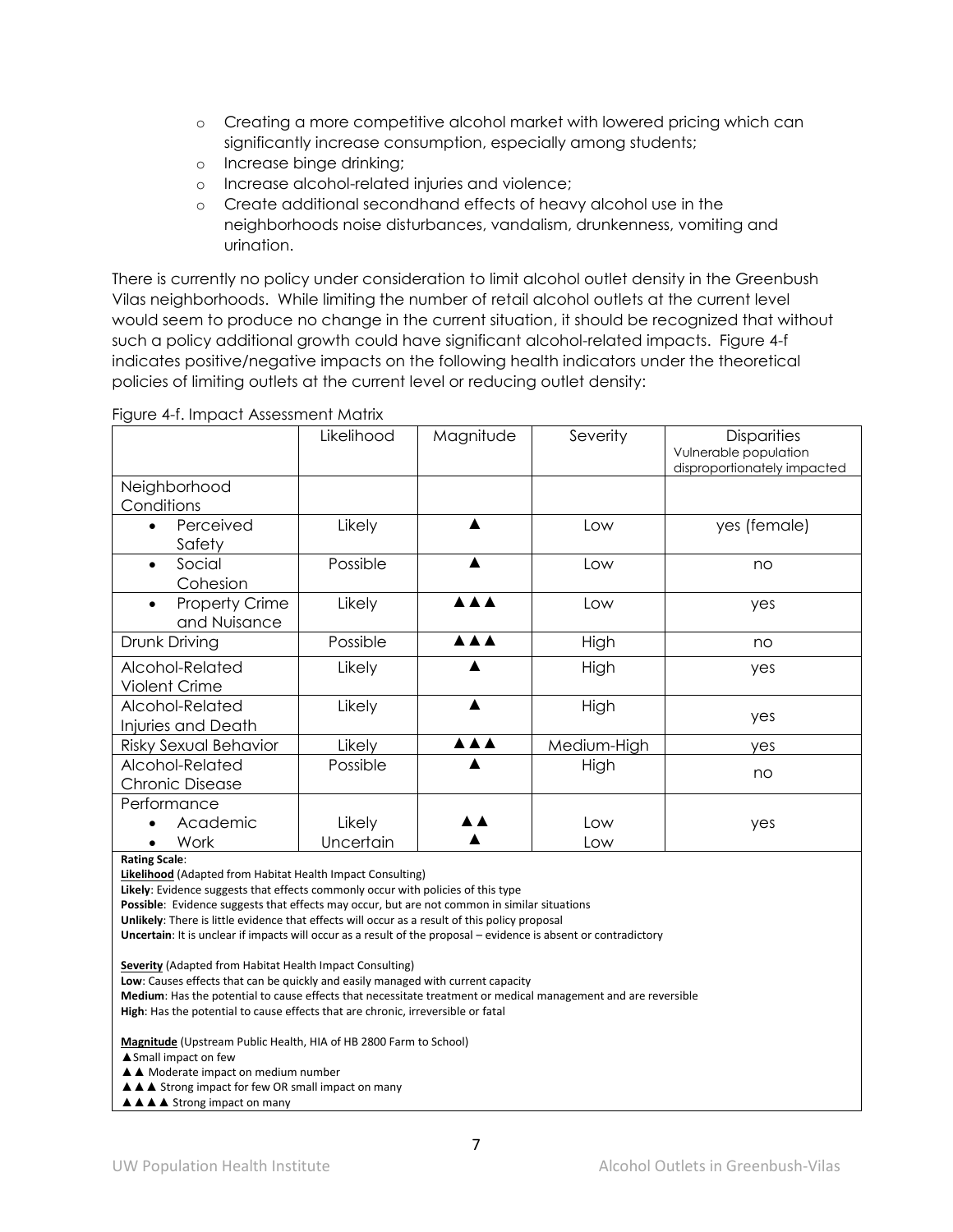## Recommendations

To Common Council:

## **1. Limit or eliminate temporary liquor licenses**

Respondents and crime data showed football weekends are the days of greatest concern. Alcohol density could be regulated on those days by limiting temporary licenses. Since some people in beer gardens may not have access to non-retail alcohol, such as house parties, this policy may reduce drinking by limiting party atmosphere of the neighborhood and decrease the attractiveness of coming into the area on game day.

## **2. Improve regulation of house parties**

Impacts have been calculated assuming that different populations frequent bars versus house parties, so that there will not be a shift from bars to off-sight consumption. If this is so, then a single pronged policy to limit licensed outlets could leave the problems associated with house parties untouched.

However, under a different scenario, limiting bars could theoretically lead to more and /or bigger house parties, leaving net drinking levels unchanged, or even result in increased binge and underage drinking. Therefore, if actions are taken to reduce retail outlets, concurrent efforts to regulate house-parties are also advisable. Neighborhood residents' understanding of the problem suggests that regardless of any efforts to control alcohol outlets, additional measures to regulate house parties are warranted.

City ordinance Chapter 25, "Offenses Against Public Safety," section 25.10 lays out the circumstances of a "nuisance party" and methods by which police may intervene to protect public safety.

- This ordinance should be enforced more aggressively
- The ordinance should be reviewed to ascertain whether it is adequate for effective enforcement of state drinking laws (particularly underage drinking) and mitigation of secondary neighborhood impacts of excessive alcohol use.

## **3. Police secondary alcohol effects in the neighborhood**

- o Enforce noise and other "quality of life" ordinances
- o Increase police presence in neighborhood on weekends and game days, particularly at bar-closing time; ticket more aggressively
- o Increase frequency of bar and liquor store compliance checks especially on football Saturdays.

#### **4. New and improved data collection**

A major weakness of this study, and much of the alcohol density literature, is the assumption that all alcohol outlets within the same license classification, regardless of size have an equal impact. City staff should collect data that would provide a more nuanced understanding of the contributors to alcohol-related harms and disturbances. Specifically, staff should:

- o Collect data relating to the amount and type of alcohol sold by individual premises.
- o Link alcohol-related harm data to specific premises. Analyze this data by type and size of establishments.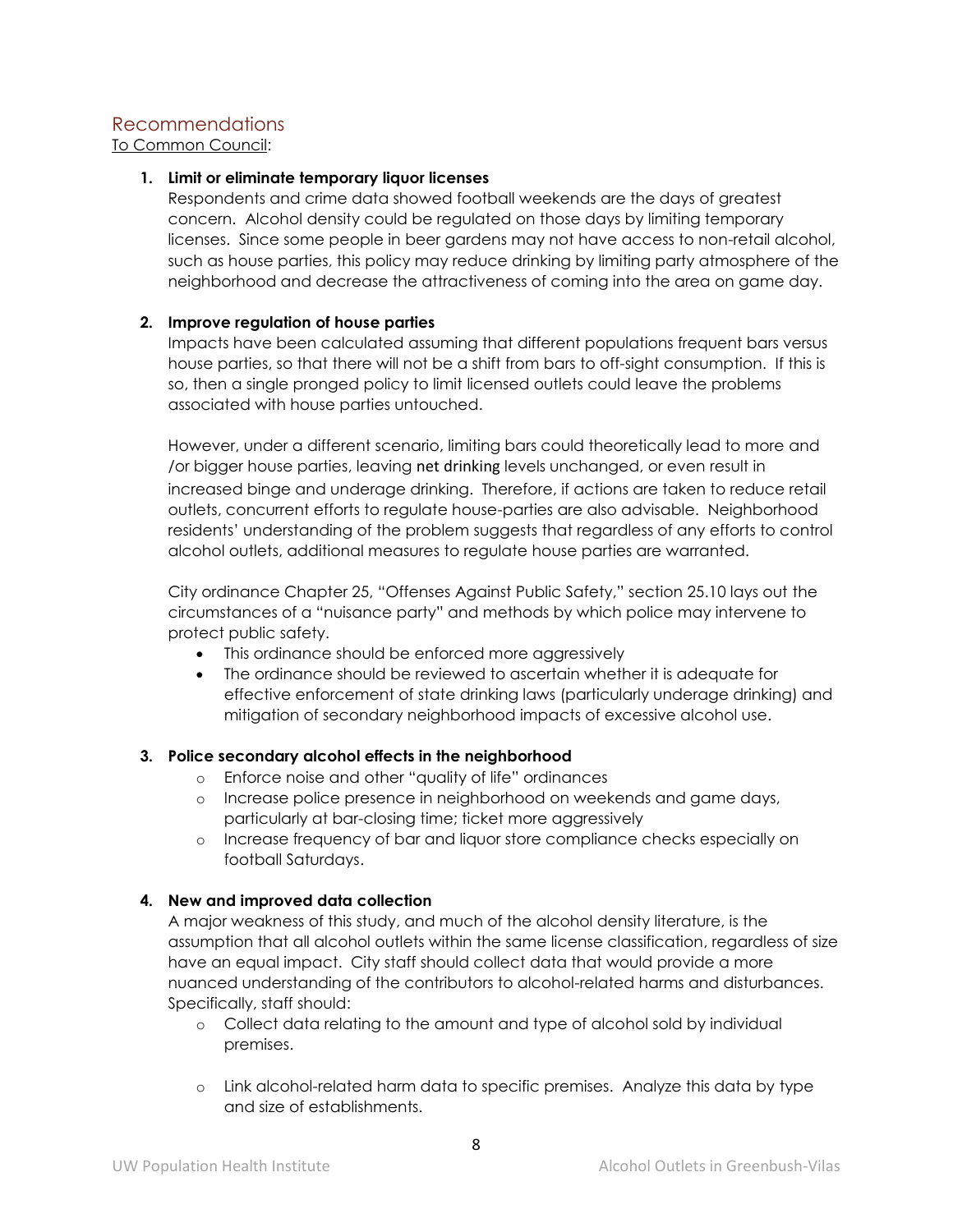- o The closing of the Stadium Bar provides a natural experiment for studying the impact of alcohol density in the GBVN. The Stadium Bar had a capacity of 2,416 and operated one of the largest game-day beer gardens on Regent Street. Its absence has certainly reduced density in the area. Repeating the incident analysis done in this report for the 2013 season may offer some insight into whether reduced density results in reduced alcohol-related incidents and secondary effects.
- o Consider the role of private "tailgate" parties
	- Measure how these unregulated parties contribute to density and alcohol-related harms on game days.
	- If warranted, consider methods by which such parties can be more strictly regulated or eliminated.

## **5. Overall density in the neighborhood**

Although this report is not currently recommending a ban on further alcohol outlets, it is recommended that ALRC proceed with great caution before licensing further outlets, particularly taverns and other large establishments oriented to game day clientele.

## For Bars:

- **6.** Assure that all bartending staff server-compliance training
- **7.** Provide information/assistance with safe rides, taxis, etc.
- **8.** Provide condoms in bathrooms

#### For the University:

**9.** Create a campus and neighborhood coalition to identify ways in which University gameday policies at Camp Randall and elsewhere contributes to binge drinking in the neighborhood. Plan and implement strategies that the University can undertake to reduce binge drinking.